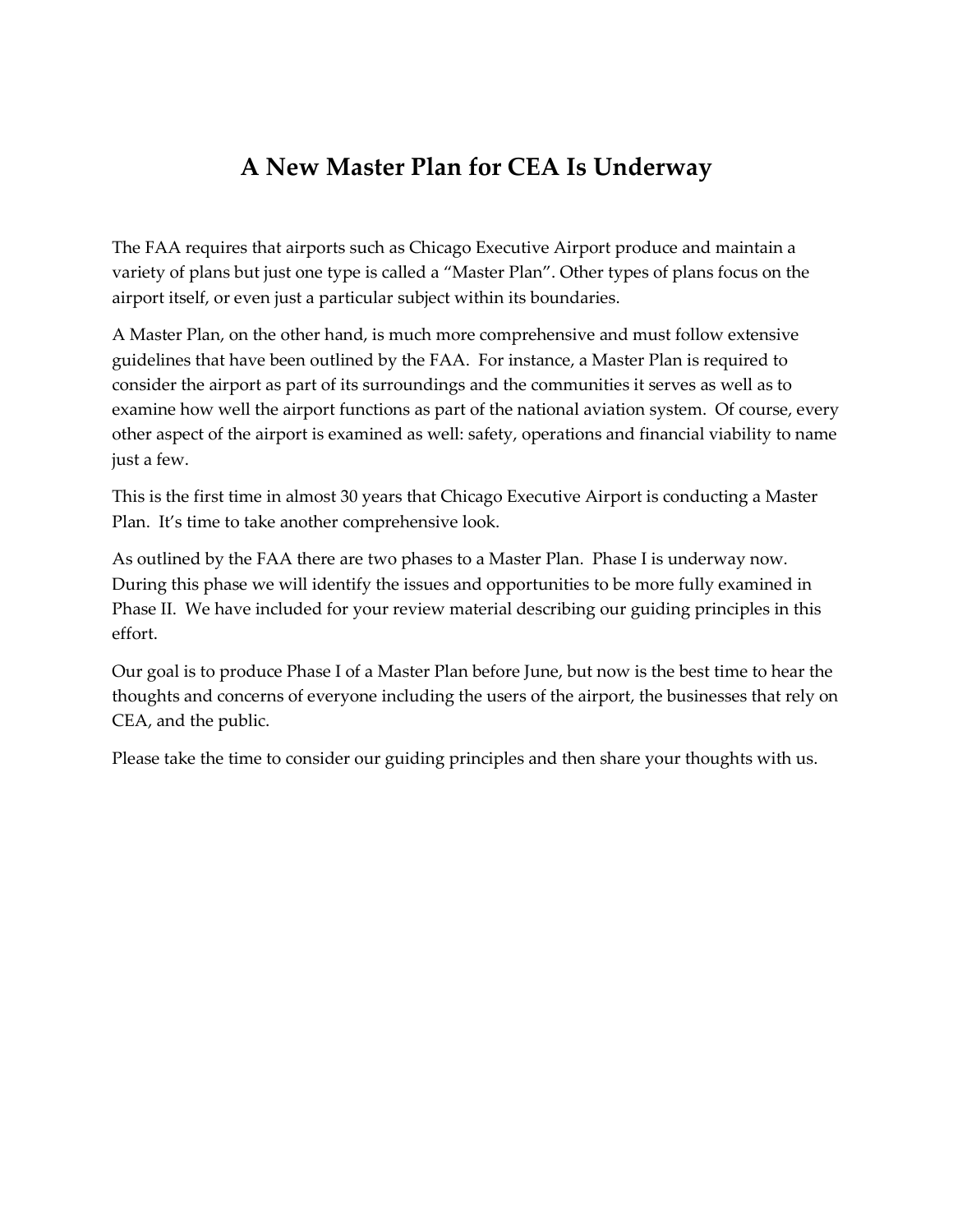## **GUIDING PRINCIPLES ONGOING MASTER PLAN UPDATE**

Chicago Executive Airport November 2014

## **PREFACE**

The Chicago Executive Airport (CEA) has initiated a Master Plan Update to provide a comprehensive evaluation of the long-term (20 years) demand and development needs of the airport. Our goal is to create a Master Plan for an improved airport that benefits our communities economically while continuing to fulfill its role as an integral part of the region's air transportation network and which meets the needs of its users so that its operations are selfsupporting and do not become a burden on the taxpayers.

Periodic updates of Master Plan elements are typically accomplished on a five-year cycle for active airports similar to Chicago Executive, although timing may vary. Even though a number of updates and studies have been conducted at Chicago Executive since acquisition by the communities in 1986, the last full Master Plan was competed over 30 years ago.

The Master Plan Update is needed to evaluate the airport in the context of current FAA design criteria and provide a comprehensive evaluation of the long-term unconstrained demand of CEA as a regional aviation asset. The study also considers the compatible development of on-airport and nearby off-airport properties that can benefit the communities through the use of joint regional assets and missions.

Having a current Master Plan is important for the benefit of all. It is also important to be aware of the fact that in order to be eligible to receive Federal Airport Improvement Program funding, the Village of Wheeling and City of Prospect Heights (as Owners of Chicago Executive Airport) and the Chicago Executive Airport Board of Directors are required to maintain and periodically update the Airport Master Plan and Layout Plan, as specified by the FAA.

The formulation of an effective development plan at Chicago Executive Airport (CEA) is dependent upon the identification of short- and long-term objectives. These objectives, or guiding principles, establish the framework for the quantity, location, and priority of various development items considered in the study process. Provided below is a listing of guiding principles which offer focus and direction in the formulation of the Master Plan Update and the overall development strategy for CEA. By nature, these guiding principles are dynamic and may be adjusted over time.